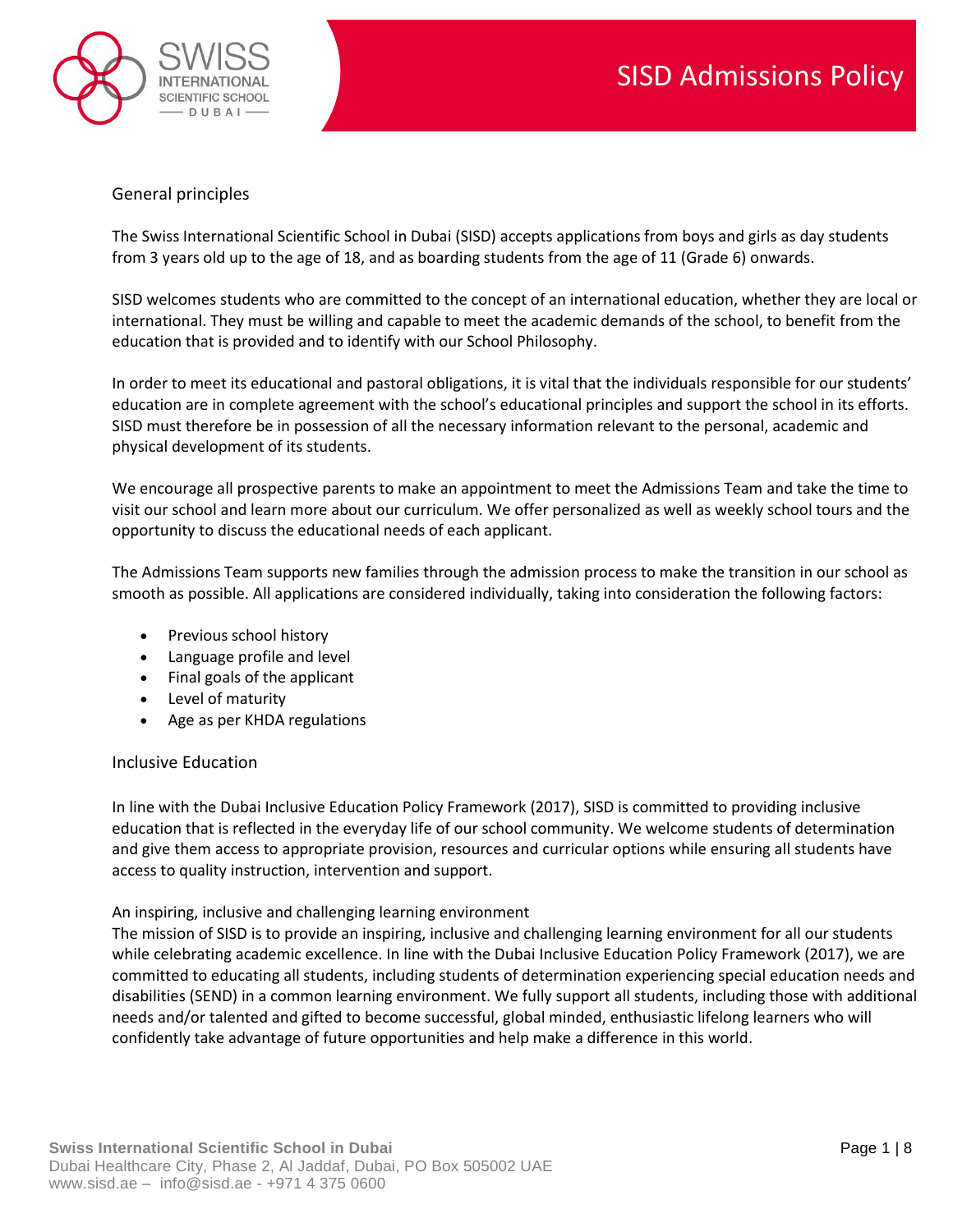

At SISD we ensure:

- Students are not refused admission based only on their experience of SEND
- All applicants have the right to sit admission assessment tests
- All applicants are fairly assessed
- Collaboration between parents and previous schools to ensure a successful transition
- Provisions will be made to ensure barriers are reduced or removed during the assessment for applicants experiencing SEND. Access arrangements will be made based on the student's usual way of working
- Students who experience SEND will receive sibling priority subject to availability of spaces
- Students who experience SEND will be provided with appropriate levels of support, accommodations and curricular modifications in order to access the same educational opportunities as their peers

The Admissions Team will seek the support and advice of the Inclusion Support Team to conduct assessments and determine educational needs for new joiners experiencing SEND. The Inclusion Support Team will use the information gained from learning difficulty diagnostic testing or educational assessments provided to Admissions by the parents at time of application, together with assessment results, to determine the type and level of support appropriate for each student.

Please refer to our Inclusion Policy for full guidance.

### Exam Access Arrangements

These are arrangement put in place to ensure all students have equal access to examinations. Students should not be disadvantaged by any special educational needs or disabilities. Access arrangement encompass a wide range of provision which include:

- Being allowed to sit examination in a smaller separate room
- Supervised rest breaks
- Use of colour overlays
- Prompter
- Extra time
- Scribe
- Practical assistant
- Modified tests

#### Disabled Access

The accessibility of the school premises is in accordance with the Dubai Universal Accessibility Code and includes ramps, lifts, disabled parking spaces and disabled toilets.

Please refer to our Health and Safety Policy for further guidance for disabled access.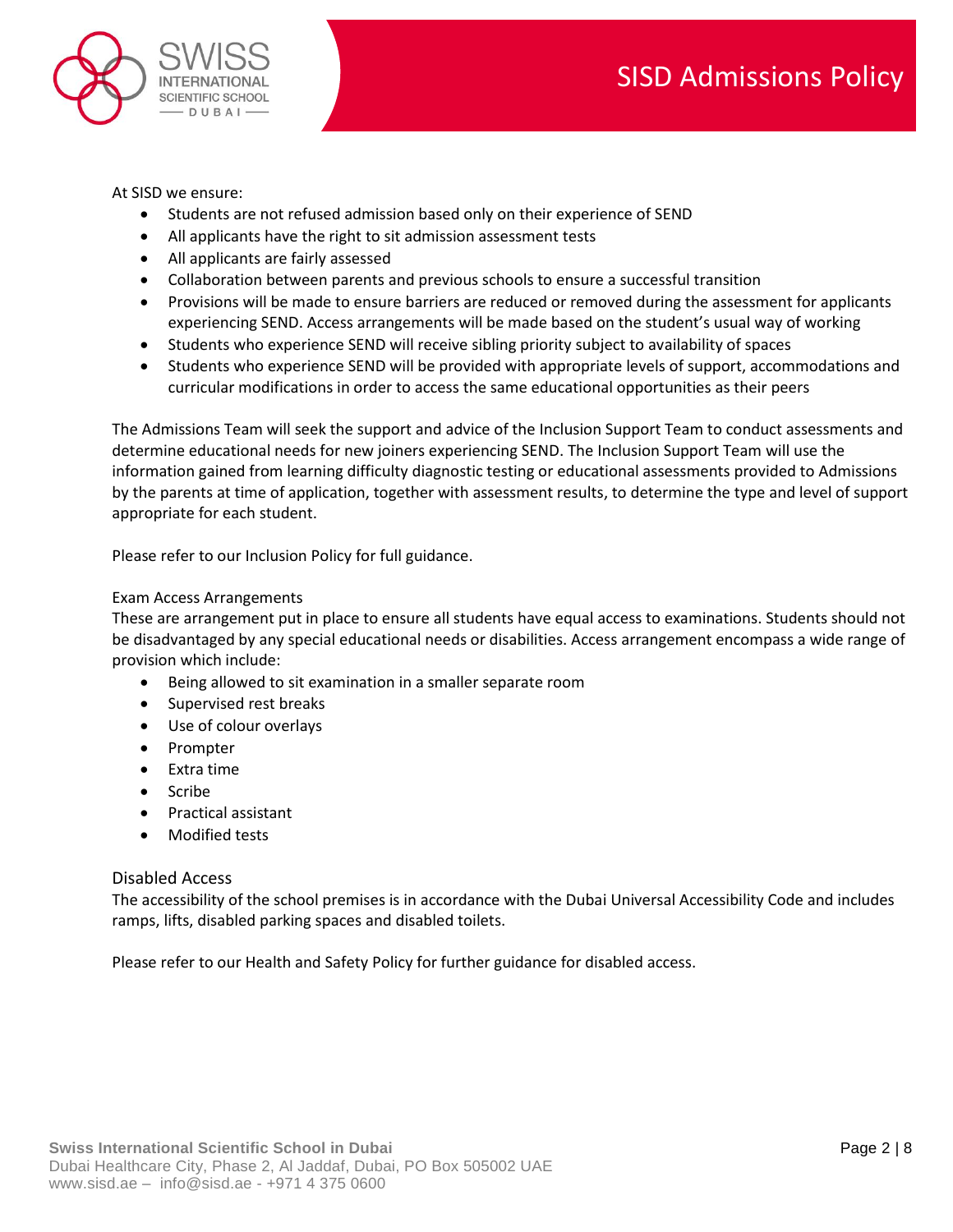

# SISD Admissions Application Procedure – Day Applications

Applying to the Swiss International Scientific School in Dubai (SISD) is a simple process.

#### Step 1: Online Application

- 1. Parents should be ready to upload the following documents
	- Copy of child's most recent nursery or school report (for KG1 and up)
	- Copy of child's passport (first page and Visa) and Emirates ID (front and back), if already available
	- Copy of both parents' passports (first page and Visa) and Emirates ID (front and back), if already available
	- Copy of a passport sized photograph of child and both parents
	- Copy of any learning difficulty diagnostic testing or educational assessment (if applicable) \*
	- Copy of any psychological assessments (if applicable) \*
	- Copy of custody papers (if applicable)
- 2. Parents should check the Year Guide for child's correct Grade level
- 3. Parents should complete and submit the online application form
- 4. Parents should upload the requested documents

\* Please note that we are asking for details of any learning difficulties, current Individual Education Plan (IEP), personal/social/emotional/behavioral issues or medical conditions. These will assist us in making reasonable adjustments and put appropriate arrangements in place during the assessments based on the student's usual way of working. Please be advised, failure to disclose any information at the time of application may result subsequently in a place being withdrawn.

## Step 2: Interview and Assessment

Once the fully completed application with complete documents has been received, Admissions request confidential Teacher Recommendation from student's former school for applicants G2 and above.

Applicants are then invited to interview and assessment (Sunday through Thursday 9am to 4pm). The nonrefundable application fee of AED 525 (check, cash or credit card) is payable on the day of the assessment. Assessments can also be organized at the applicant's current school under supervision of either teachers or grade level leaders. Assessments should ideally take place at SISD, but can also be organized remotely if a trip to Dubai is not possible.

## Step 3: Offer and Acceptance

Once the child is admitted to SISD, parents will receive an Offer Letter within 5 working days. If they decide to accept the offer, the signed Offer Letter and payment of the Registration Fee (deductible from 1st semester fee) are due within 7 days. A child's place is not secured until the signed Offer Letter and the Registration Fee have been received.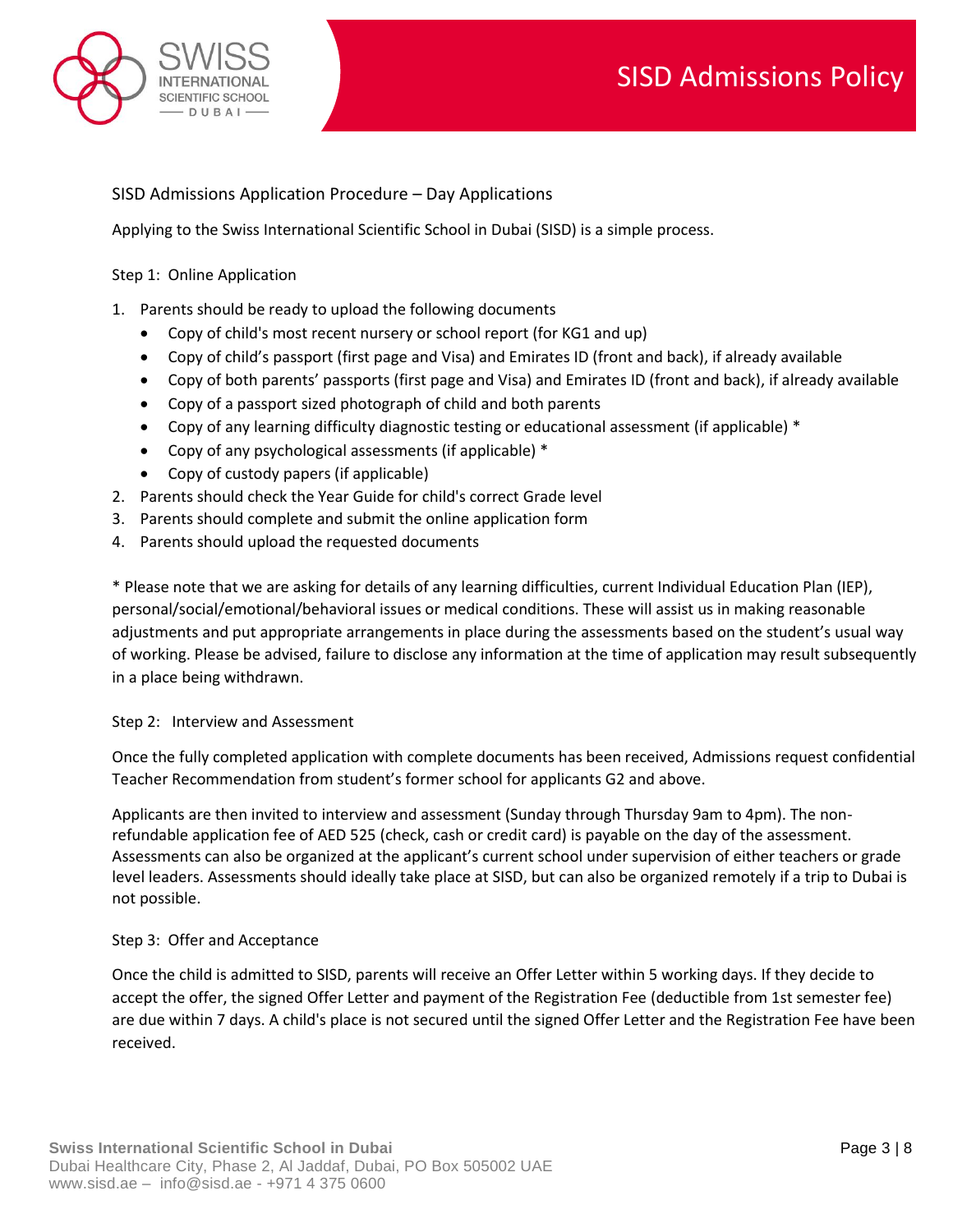

To register your child with the Knowledge and Human Development Authority (KHDA), we will need a Transfer Certificate for Grade 2 and above before the start of the school year. This mandatory document provides the KHDA with the students' previous curriculum followed, age and grade level completed ensuring that students are not promoted or demoted without prior approval by all parties. Please follow the [Guidelines](http://sisd.ae/wp-content/themes/sisdone/pdf/admissions/application-procedure/Guideline-Transfer-Certificate-(1).pdf) and use the [Transfer](http://sisd.ae/wp-content/themes/sisdone/pdf/admissions/application-procedure/Transfer-Certificate-Sample-(1).pdf)  [Certificate Sample](http://sisd.ae/wp-content/themes/sisdone/pdf/admissions/application-procedure/Transfer-Certificate-Sample-(1).pdf) provided by the Admissions Team.

# SISD Admissions Application Procedure – Boarding Applications

Applying to the Swiss International Scientific School in Dubai (SISD) for boarding is a simple process.

## Step 1: Online Application

- 1. Parents should be ready to upload the following documents
	- Copy of two most recent school reports
	- Completed SISD Medical File and completed, stamped SISD Medical Report
	- Copy of child's passport (first page and Visa) and Emirates ID (front and back), if already available
	- Copy of both parents' passports (first page and Visa) and Emirates ID (front and back), if already available
	- Copy of a passport sized photograph of child
	- Copy of any learning difficulty diagnostic testing or educational assessment (if applicable) \*
	- Copy of any psychological assessments (if applicable) \*
	- Copy of custody papers (if applicable)
- 2. Parents should check the Year Guide for child's correct Grade level
- 3. Parents should complete and submit the online application form
- 4. Parents should upload the requested documents

\*Please note that we are asking for details of any learning difficulties, Individual Education Plan (IEP), personal/social/emotional/behavioral issues or medical conditions. These will assist us in making reasonable adjustments and put appropriate arrangements in place during the assessments based on the student's usual way of working. Please be advised, failure to disclose any information at the time of application may result subsequently in a place being withdrawn.

## Step 2: Interview and Assessment

Once the fully completed application with complete documents has been received, Admissions request a confidential Teacher Recommendation from student's former school.

Applicants are then invited to interviews and [assessments.](http://sisd.ae/wp-content/themes/sisdone/pdf/admissions/application-procedure/Admission-Assessments.pdf) Interviews are conducted by the Head of Admissions and the Head of Boarding. Assessments can also be organized at the applicant's current school under supervision of either teachers or grade level leaders. Assessments and interviews should ideally take place at SISD, but can also be organized via video conference if a trip to Dubai is not possible. Admission to SISD is subject to passing of the assessment tests as well as successful interviews with all parties involved.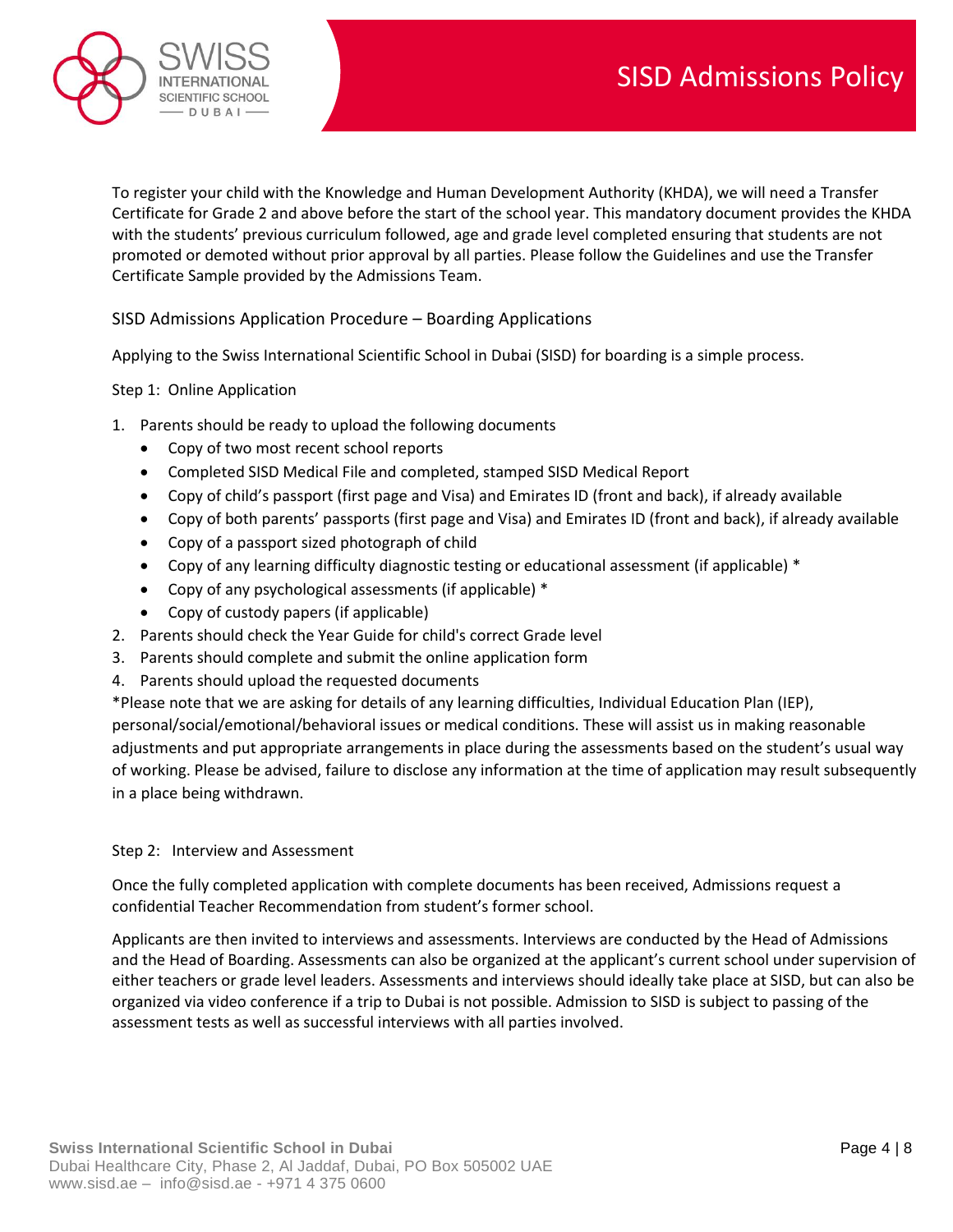

## Step 3: Offer and Acceptance

You will receive an Offer letter for a place in full or weekly boarding once the Leadership team has signed off the application.

To reserve the place, you will have to

- return the signed the Offer letter
- pay the [Registration fee](http://sisd.ae/our-school/admission-procedures/#tuition-fees)
- return the completed and signed [SISD Medical Report](http://sisd.ae/wp-content/themes/sisdone/pdf/admissions/application-procedure/SISD-Medical-Report-For-Boarding-Applicants.pdf)
- return of signed Boarding School contract

Your child's place is not secured until the above have been received and confirmed.

### Transfer Certificate

To register your child with the Knowledge and Human Development Authority (KHDA), we will need a Transfer Certificate for Grade 2 and above before the start of the school year. This mandatory document provides the KHDA with the students' previous curriculum followed, age and grade level completed ensuring that students are not promoted or demoted without prior approval by all parties. Please follow the [Guidelines](http://sisd.ae/wp-content/themes/sisdone/pdf/admissions/application-procedure/Guideline-Transfer-Certificate-(1).pdf) and use the [Transfer](http://sisd.ae/wp-content/themes/sisdone/pdf/admissions/application-procedure/Transfer-Certificate-Sample-(1).pdf)  [Certificate Sample](http://sisd.ae/wp-content/themes/sisdone/pdf/admissions/application-procedure/Transfer-Certificate-Sample-(1).pdf) provided by the Admissions Team.

#### SISD Admissions Assessments

#### Assessment

Applications are evaluated and candidates are invited to attend an interview as well as to take pre-admission assessment tests. The test results will help to determine the applicant's placement and to ensure that he/she is capable to access the school's curriculum within the levels of support that are available. Parents are subsequently informed of the school's decision to admit their child to the school.

In conjunction with previous school reports and teacher recommendations, assessments are designed to determine student's readiness for SISD programmes:

• PreKG to KG1:

Observational/practical play assessment to determine school readiness and competence in strongest language.

Sessions are conducted one-on-one by the Admissions Team and last approximately 20 minutes. Children must be toilet-trained before the start of school.

 $\bullet$  KG2:

Observational/practical assessment on one-on-one basis to determine level of verbal expression and literacy in strongest language, numeracy and school readiness. Sessions are conducted by the Admissions Team and last approximately 30 minutes.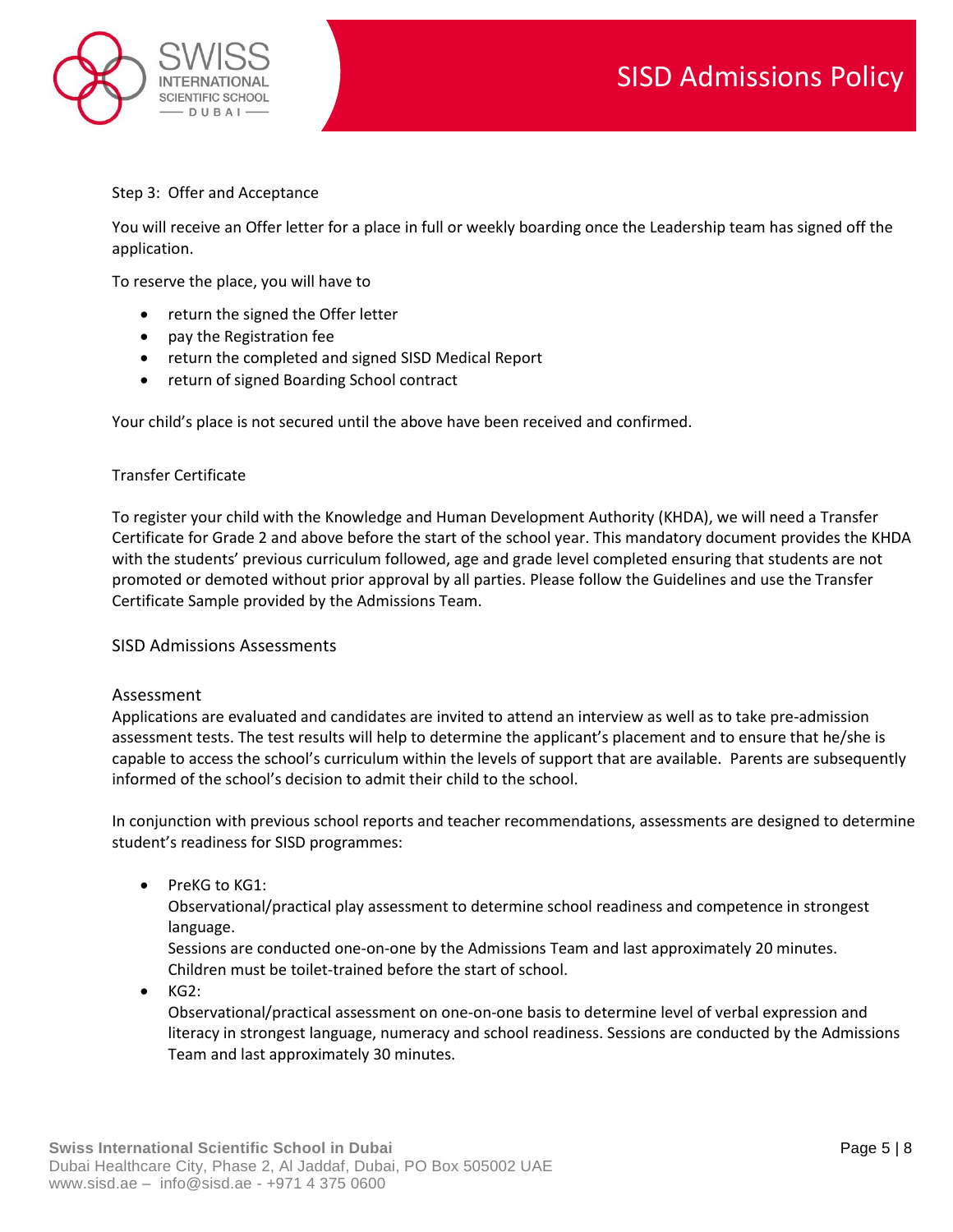

• Grades 1 to 5:

Assessments on one-on-one basis, encompassing oral and written language skills (English and French or German for bilingual streams) and numeracy.

Sessions are conducted by the Admissions Team and last approximately one hour.

• Grades 6 to 10:

CEM computer test (verbal, non-verbal, numeracy and spatial reasoning) as well as a reading comprehension and writing task in English. For aspirant bilingual students, the reading comprehension and writing task will be in French or German. Assessments are conducted by the Admissions Team and reviewed by the Secondary Leadership Team and assessed against MYP criteria. Sessions last two hours, three for aspirant bilingual students.

- Grade 11:
	- Assessments on one-on-one basis, encompassing written language skills, numeracy and critical thinking
- Grade 11 Entrance Requirements
	- Candidates with MYP Certificate: MYP Grades of 4+ in a minimum of 5 subjects including English, Math and Science to study subjects at Standard Level
	- Candidates with MYP Certificate: MYP Grades of 5+ in a minimum of 5 subjects including English, Math and Science to study subjects at Higher Level
	- CERFL: minimum level B2 required in English
	- GCSEs: 6 to 9 in a minimum of 5 subjects including English, Math and Science
	- IGCSEs: A\*-B in a minimum of 5 subjects including English, Math and Science
	- Other candidates: Grade of 4+ in SISD entrance assessments
	- Also taken into consideration when determining a student's suitability for entry into the Diploma Programme: academic integrity, conduct, attitude, work ethic and contribution to the school community.

Students who don't have the requisite formal qualifications to pursue the full IB Diploma may wish to be considered for the IB Diploma Course option and take full advantage of all the educational opportunities and experiences that SISD has to offer.

Choices of IB subjects will be discussed with our Admissions and Secondary Team, based on previous scores and predictions in order to ensure the right pathway is chosen for progression onto university.

## Dates for admission

While the best time to enter our school is at the beginning of a new school year, admission at the beginning of the second semester or during any other time of the school year is possible, provided places are available.

## Priority

Admissions allocates available places on a first come first served basis and is happy to give preference to siblings of SISD families, space permitting, for applications received within the month of October for the following academic year.

Admissions further offers priority placement to students of determination who are siblings to existing students.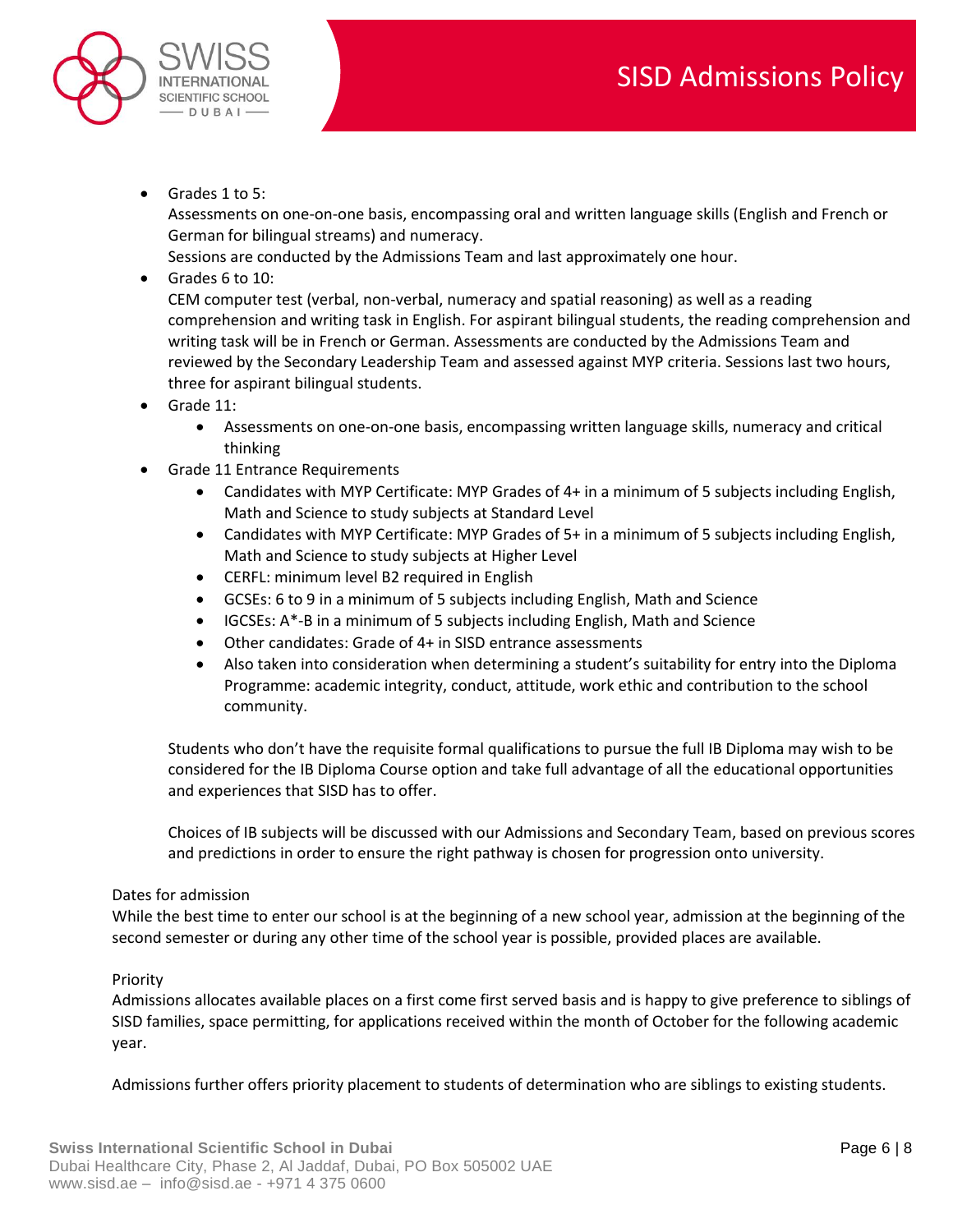

# SISD Admissions Language Requirements

Admission to SISD is furthermore subject to successfully passing the SISD admissions tests in English and French or German.

### English

Our languages department supports students coming from abroad and being new to English. English support is provided for students joining KG1 to Grade 9, who require assistance in English.

English language requirements increase as students approach the IB Diploma grades. Below are minimal requirements for entry into Grades 6 to 9.

- PreKG to G5 students may enter as non-English speakers until mid-year in grade 5.
- $\bullet$  G6 A.2.1 Junior
- $\bullet$  G7 A.2.2 Junior
- $\bullet$  G8 B.1 Junior
- G9 B.2 Junior
- Grades 10 to 12 Students must be able to function independently in English with a minimum CERFL level of B2

#### Bilingual Streams - French or German

The following language proficiency levels are minimal indicative requirements at the start of the school year for admission to the respective bilingual grades:

- PreKG and KG1 no specific language requirements
- KG2 aiming at G1 E+ basic understanding and oral command of French or German, exposure to French or German at home
- KG2 aiming at G1 bilingual oral Portfolino A.1 level, exposure to F or G at home
- G1 –A.1.1 Primary
- G2 A.1.2 Primary
- G3 A.2.1 Primary
- G4 A.2.2 Primary
- G5 B.1.1 Primary
- G6 A.2.1 Junior
- $\bullet$  G7 A.2.2 Junior
- $\bullet$  G8 B.1 Junior
- $\bullet$  G9 B.2 Junior

• Grades 10 to 12 – students must be able to follow a native curriculum in either French or German Please refer to the Portfolino, Primary and Junior Grids for level clarification.

At any point during a student's SISD school career a change to E+ will be discussed if progress reports, language support provisions and teacher feedback recommend this transition to the students' academic benefit.

#### English + Stream: French or German

No specific language requirements for either French or German.